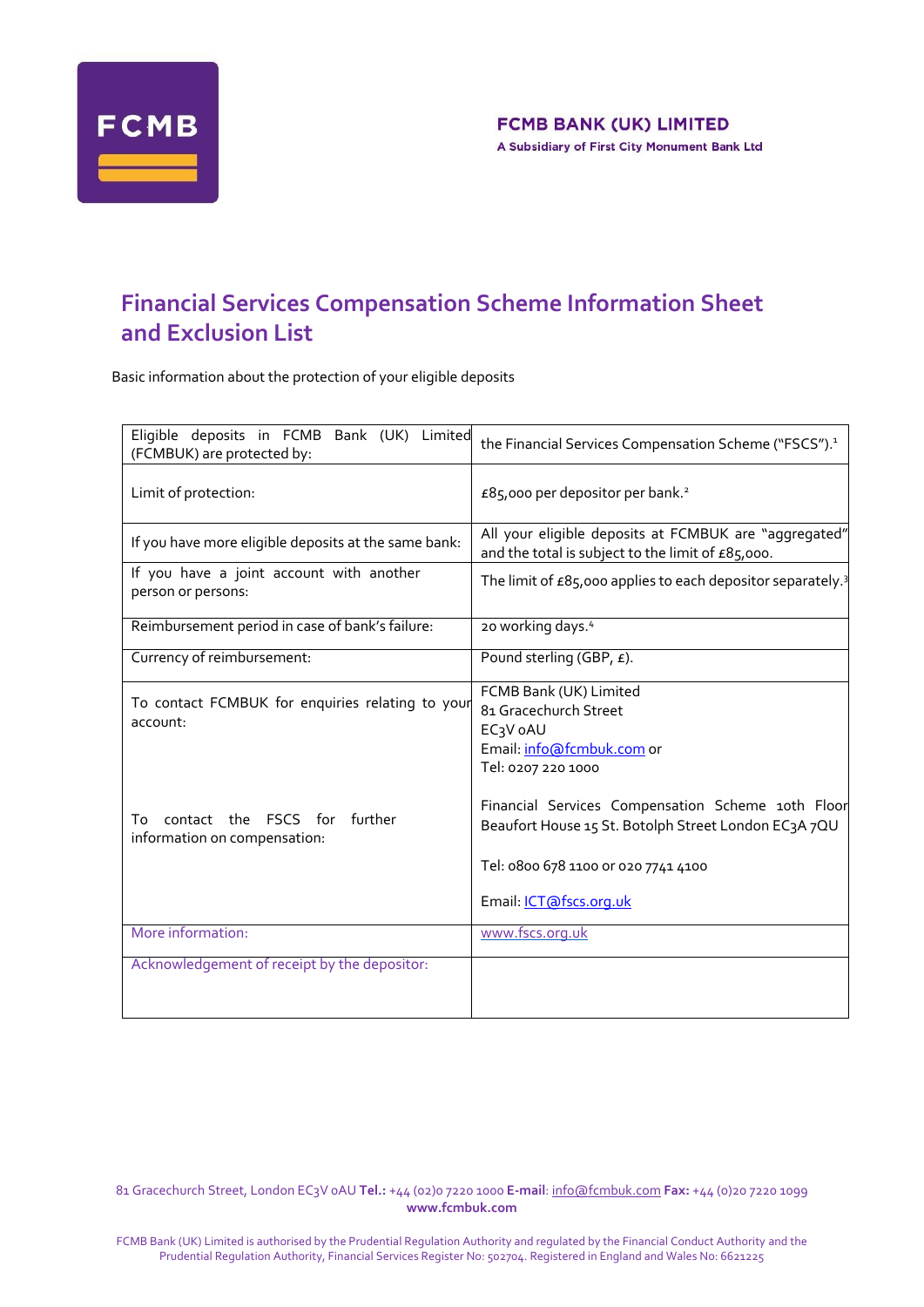## **Additional information**

## **<sup>1</sup>Scheme responsible for the protection of your eligible deposit**

Your eligible deposit is covered by a statutory Deposit Guarantee Scheme. If insolvency of your bank, building society or credit union should occur, your eligible deposits would be repaid up to  $E85,000$  by the Deposit Guarantee Scheme.

## **<sup>2</sup> General limit of protection**

If a covered deposit is unavailable because a bank, building society or credit union is unable to meet its financial obligations, depositors are repaid by a Deposit Guarantee Scheme. This repayment covers a maximum of £85,000 per bank, building society or credit union. This means that all eligible deposits at the same bank, building society or credit union are added up in order to determine the coverage level. If, for instance, a depositor holds a savings account with £80,000 and a current account with £20,000, he or she will only be repaid £85,000.

This method will also be applied if a bank, building society or credit union operates under different trading names. FCMB Bank (UK) Limited also trades under the name "FCMBUK" and "FCMB Bank UK".

This means that all eligible deposits with one or more of these trading names are in total covered up to £85,000.

In some cases, eligible deposits which are categorised as "temporary high balances" are protected above £85,000 for six months after the amount has been credited or from the moment when such eligible deposits become legally transferable. These are eligible deposits connected with certain events including:

- a. certain transactions relating to the depositor's current or prospective only or main residence ordwelling;
- b. a death or the depositor's marriage or civil partnership, divorce, retirement, dismissal, redundancy or invalidity;
- c. the payment to the depositor of insurance benefits or compensation for criminal injuries or wrongful conviction.

More information can be obtained under [www.fscs.org.uk](about:blank)

## **<sup>3</sup> Limit of protection for joint accounts**

In case of joint accounts, the limit of £85,000 applies to each depositor. However, eligible deposits in an account to which two or more persons are entitled as members of a business partnership, association or grouping of a similar nature, without legal personality, are aggregated and treated as if made by a single depositor for the purpose of calculating the limit of £85,000.

## **<sup>4</sup> Reimbursement**

The responsible Deposit Guarantee Scheme is the Financial Services Compensation Scheme, 10th Floor Beaufort House, 15 St Botolph Street, London EC3A 7QU, Te[l:](about:blank) 0800 678 1100 or 020 7741 4100, email: [ICT@fscs.org.uk. I](about:blank)t will repay your eligible deposits (up to  $E85,000$ ) within 20 working days until 31 December 2018; within 15 working days from 1 January 2019 until 31 December 2020; within ten working days from 1 January 2021 to 31 December 2023; and within seven working days from 1 January 2024 onwards, save where specific exceptions apply.

Where the FSCS cannot make the repayable amount available within seven working days, it will, from 1 June 2016 until 31 December 2023, ensure that you have access to an appropriate amount of your covered deposits to cover the cost of living (in the case of a depositor which is an individual) or to cover necessary business expenses or operating costs (in the case of a depositor which is not an individual or a large company) within five working days of arequest.